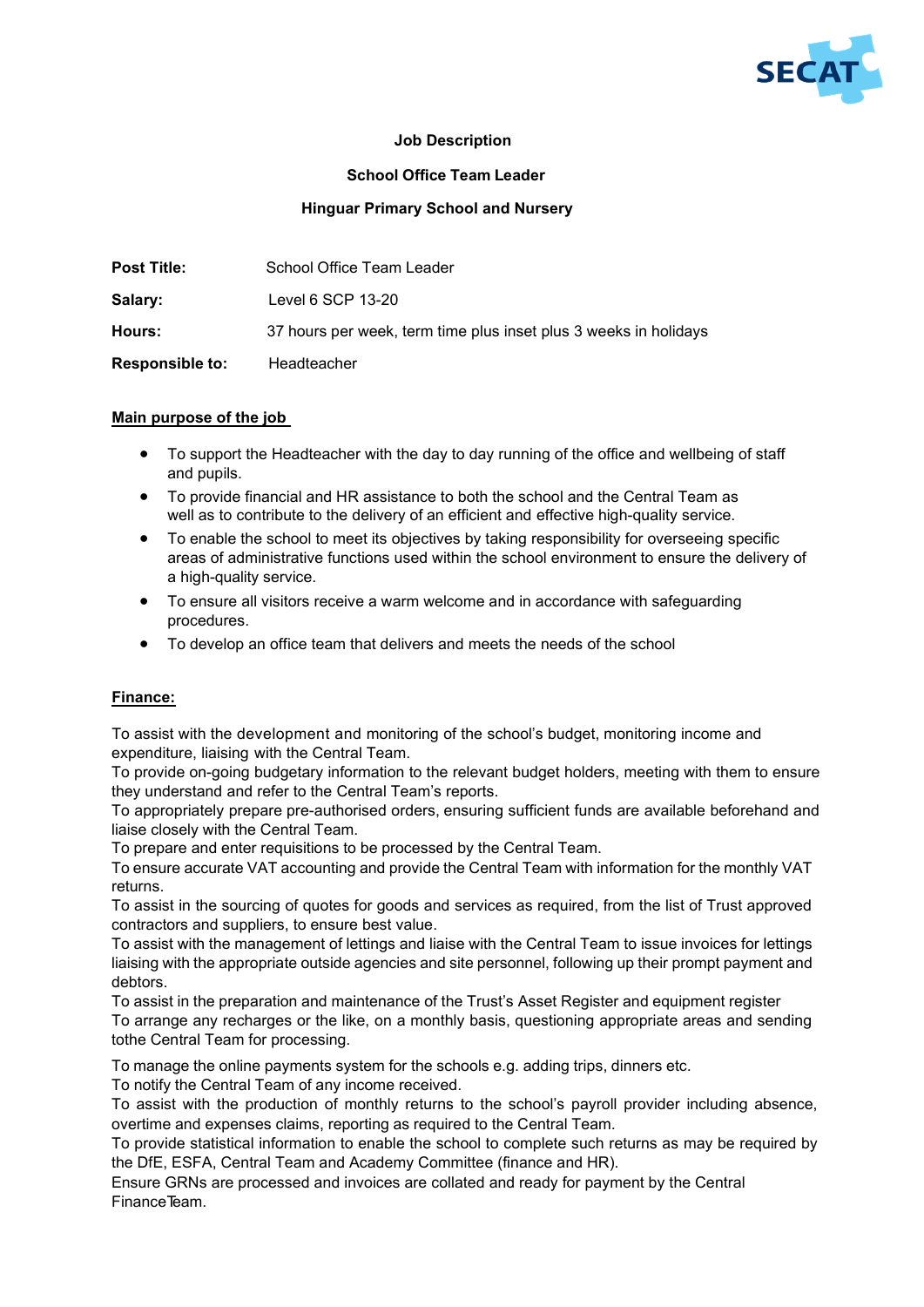

#### **Human Resources:**

To have full line management responsibility of the administration team, including appraisals and performance management.

To be responsible for the continuing training and development of admin staff.

To manage and update the school's Single Central Register (SCR) reporting any changes to the Centre and cross-checking with all available information.

To assist the Central Team with the monthly absence monitoring report.

To administer Personnel monthly returns to the payroll provider in relation to absence and unpaid leave. To carry out maternity risk assessments for expectant mothers and liaise with the payroll providers on expected delivery dates, start dates and pay provisions.

To liaise with the Headteacher and the Central Team's HR department, with regard to the recruitment process of any new staff, following closely Trust procedures and processes ensuring all job adverts are sent to HR to be uploaded on relevant websites.

To maintain and enter basic staff details, absence, training completed and any other required information on the school's personnel system.

To liaise with the Central Team's HR department regarding staffing matters as required to ensure the Trust's procedures comply with legal and regulatory requirements.

To complete relevant documentation required for those staff starting and leaving in a timely fashion. To undertake appropriate induction of administrative staff, and any others the Headteacher chooses.

## **ICT Communication Systems:**

To develop and be responsible for ensuring that the website is updated regularly, in consultation with the Leadership Team, with the appropriate information gathered, evaluated and analysed to ensure consistency.

To establish and develop ICT functions used to communicate to staff, parents and the Academy Committees.

To prepare, develop and maintain the visual communication screen with the appropriate information required.

To monitor the school's social media applications and oversee the posts inserted by the school.

#### **Clerical:**

To act as confidential personal assistant to the Headteacher, by preparing a wide variety of documents including the Headteacher's report, letters and policy documents.

To oversee the hospitality arrangements for visitors to the school.

To assist the Headteacher with monitoring and developing the school security and safeguarding arrangements to ensure compliance.

To attend relevant parts of Academy Committee meetings when requested, work with and report to the committee on the school's finances and/or other relevant committees.

#### **General**

To be responsible for safeguarding and promoting the welfare of children and young persons for whom the post holder is responsible, or comes into contact with.

To assist staff and pupils with their enquiries and deal with routine telephone calls as required.

To be first aid trained and administer first aid as required.

To comply with individual responsibilities in accordance with the role, for health and safety in the workplace, carrying out risk assessments for relevant staff.

To deal with all finance and HR related correspondence promptly as required.

To ensure that all Trust and school policies and procedures are followed.

To ensure that all duties and services provided are in accordance with the Trust's Equal Opportunities Policy and practices in respect of both employment issues and the delivery of services to the community.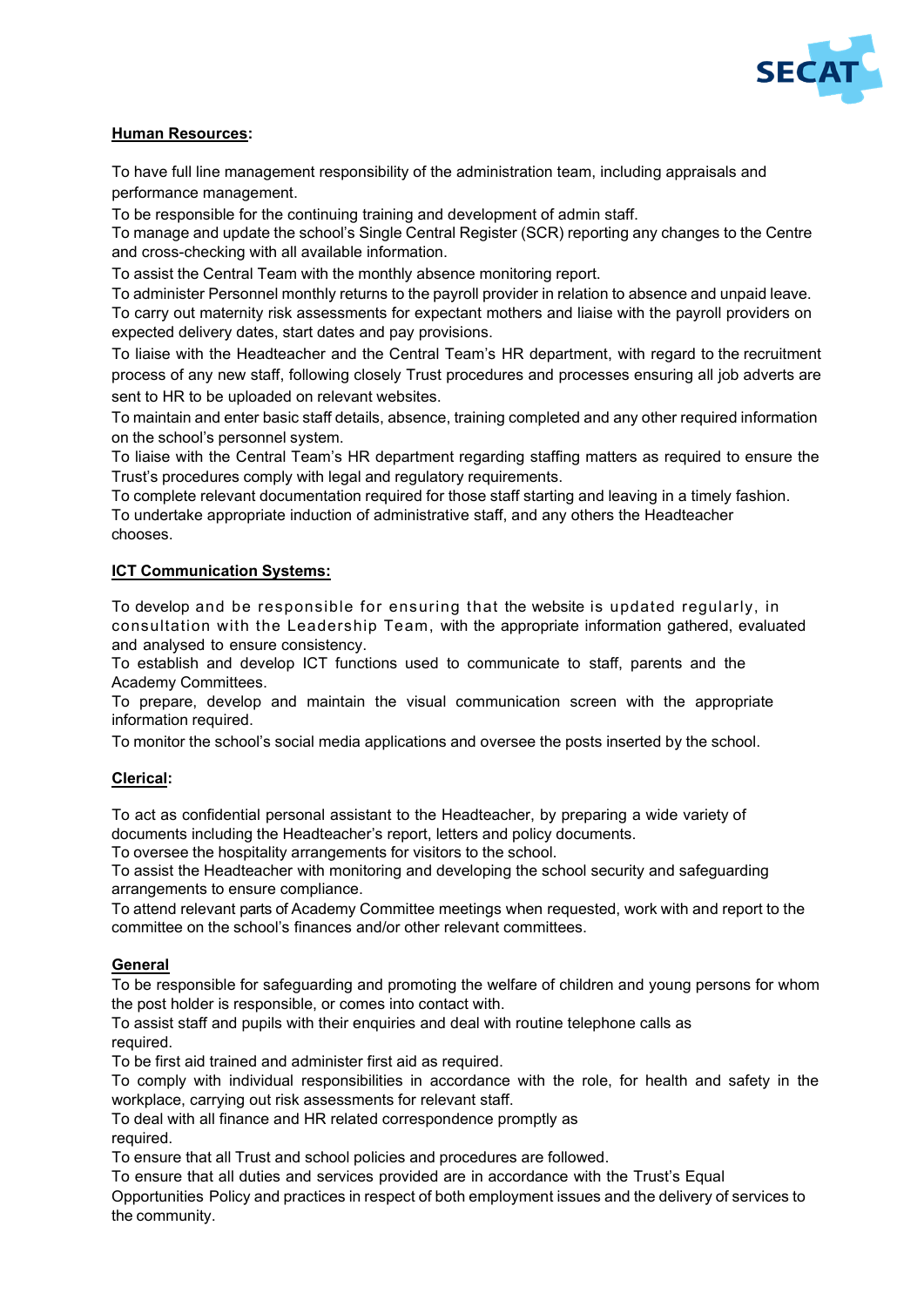

To ensure that all duties and services provided are in accordance with the Trust's Data Protection Policy and practices and reporting to the DPO any concerns or requests in a timely fashion. To undertake any training commensurate to the post and attend relevant meetings as required by the Trust or the school.

To participate in the performance management structure of the school and Trust as directed.

The duties above are neither exclusive or exhaustive and the post holder may be required by the Headteacher to carry out appropriate duties within the context of the job, skills and grade at any site within the Trust.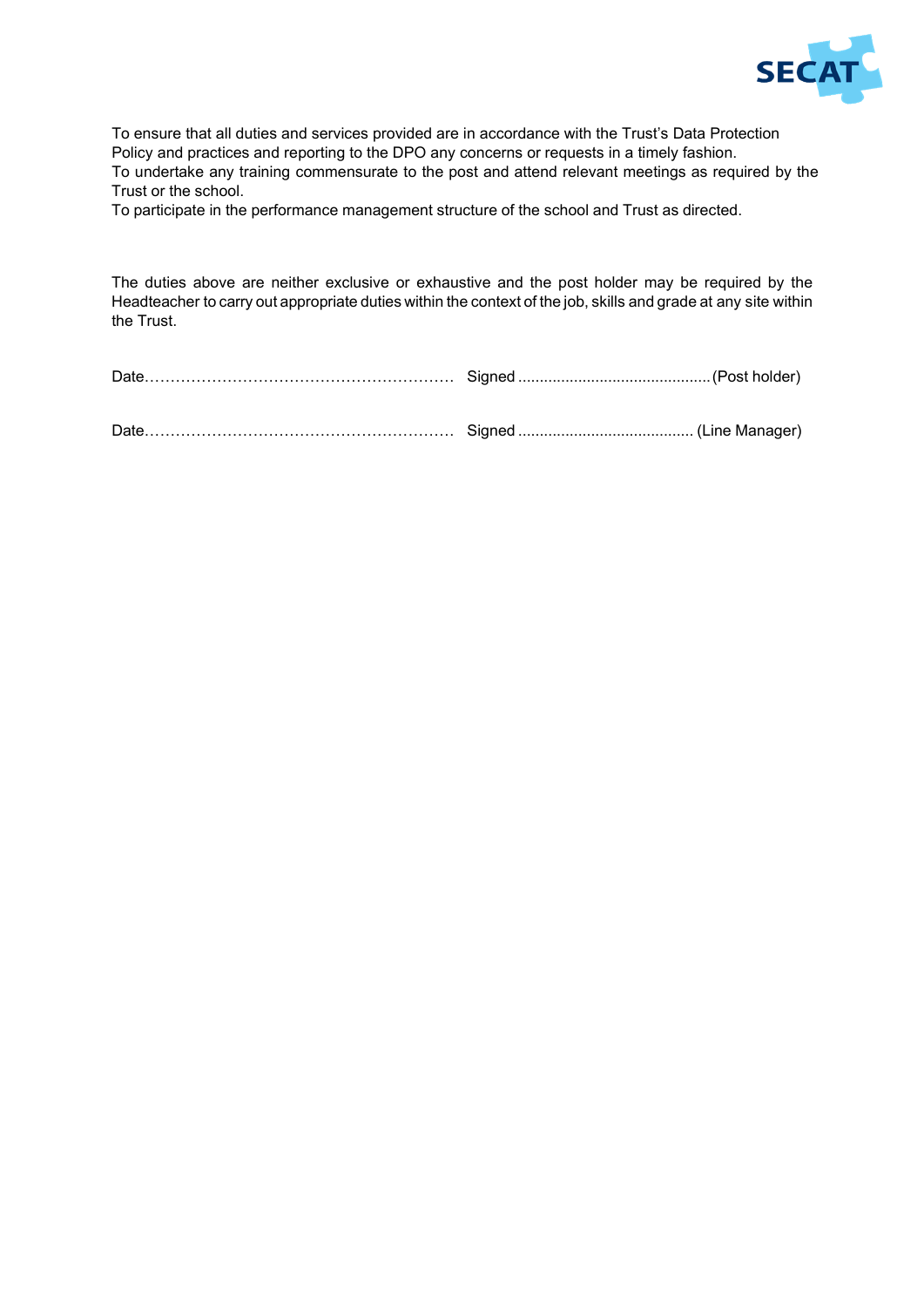

# **School Office Team Leader Person Specification**

|                         | <b>Essential</b>                                                                                                                                                                                                                                                                                                                                                                                                                                                                                                                                                                                                                                                                                                                                       | <b>Desirable</b>                                                                                                                                                                                                                                         |
|-------------------------|--------------------------------------------------------------------------------------------------------------------------------------------------------------------------------------------------------------------------------------------------------------------------------------------------------------------------------------------------------------------------------------------------------------------------------------------------------------------------------------------------------------------------------------------------------------------------------------------------------------------------------------------------------------------------------------------------------------------------------------------------------|----------------------------------------------------------------------------------------------------------------------------------------------------------------------------------------------------------------------------------------------------------|
| <b>Qualifications</b>   | <b>GCSEs including English</b><br>$\bullet$<br>and Maths<br>High level of literacy and<br>٠<br>numeracy<br>Ownership and commitment<br>$\bullet$<br>to continuous learning and<br>development                                                                                                                                                                                                                                                                                                                                                                                                                                                                                                                                                          | Higher or further education<br>$\bullet$<br>/ Admin management,<br><b>Financial Management</b><br>or Office management<br>experience                                                                                                                     |
| <b>Experience</b>       | Minimum 2 years<br>$\bullet$<br>proven office experience<br>Financial and HR experience<br>$\bullet$<br>Line management of admin staff<br>$\bullet$<br>Working with the general public<br>$\bullet$<br>Developing, managing and<br>$\bullet$<br>operating<br>clerical/administrative/financial<br>and organisational systems                                                                                                                                                                                                                                                                                                                                                                                                                           | Experience of education<br>systems e.g. Bromcom,<br>SIMs/FMS/ similar<br>Managing school finances<br>$\bullet$<br>and budgets<br>Working with children or<br>$\bullet$<br>young people<br>Organising, leading and<br>$\bullet$<br>motivating other staff |
| Knowledge<br>and Skills | Good knowledge of financial<br>regulations<br>Ability to plan, organise and<br>prioritise<br>Understanding of data<br>$\bullet$<br>protection and confidentiality<br>Understanding of safeguarding<br>Proven ability to deal with a<br>range of sensitive issues<br>Ability to work as a member of<br>the team, actively promote<br>teamwork and lead by example<br>Ability to act professionally and<br>٠<br>facilitate the resolution of any<br>problems<br>Ability to respond positively to<br>and actively support the<br>Headteacher and Senior<br>Leadership Team<br>Experience of managing<br>workload and prioritising tasks<br>Possess excellent<br>communication skills and have<br>the ability to help visitors and<br>parents feel at ease | Competent use of IT<br>$\bullet$<br>packages including word<br>processing, spreadsheets,<br>computerised accounting<br>systems                                                                                                                           |